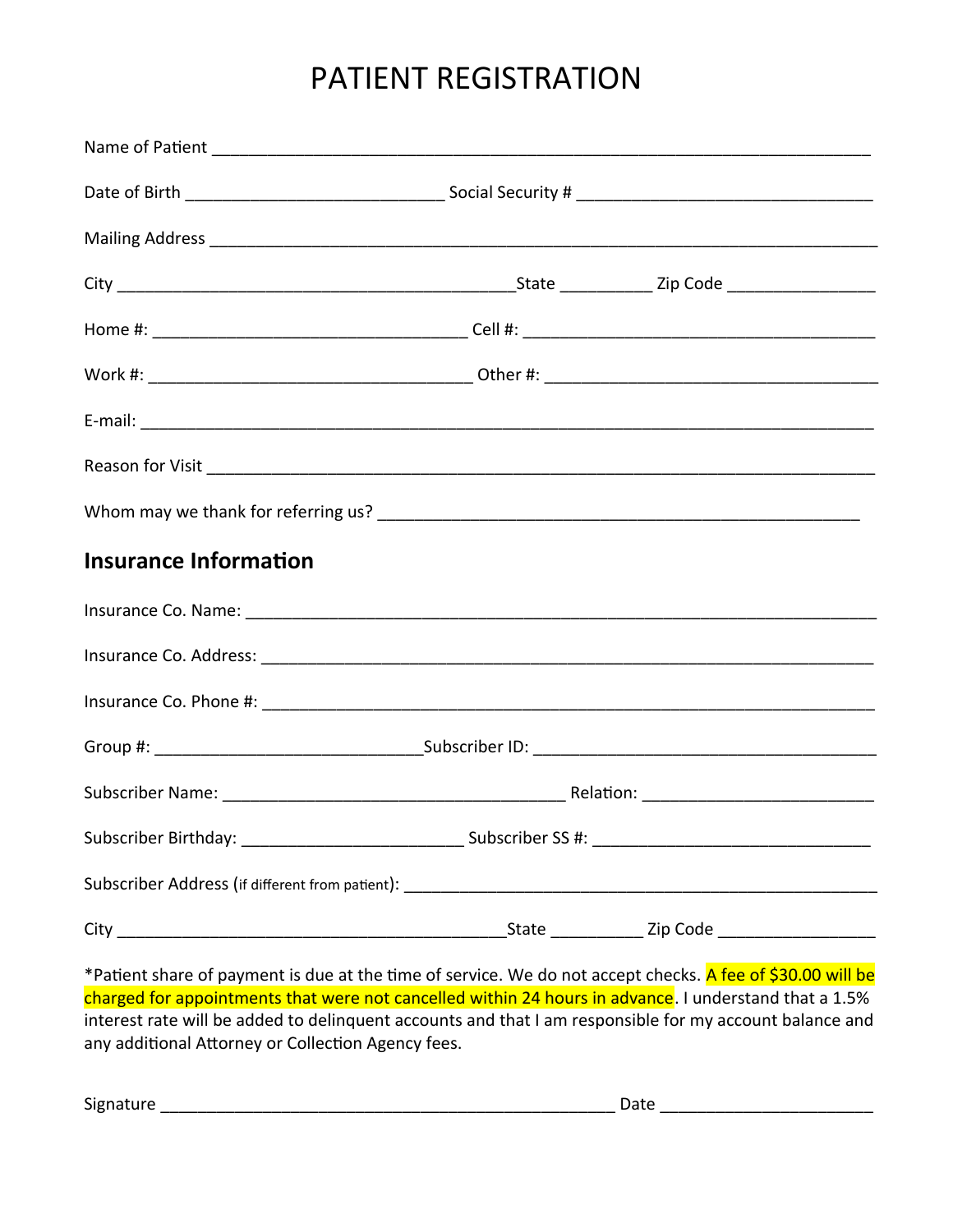## MEDICAL HISTORY

Check yes or no if you have or have had the following:

| 1. Diabetes                                                                           | _______ yes _______ no             |                                                          |  |
|---------------------------------------------------------------------------------------|------------------------------------|----------------------------------------------------------|--|
| 2. Anemia                                                                             | $\frac{1}{2}$ yes $\frac{1}{2}$ no |                                                          |  |
| 3. Hepatitis                                                                          |                                    | ______ yes ______ no (if yes, when? ___________________) |  |
| 4. Rheumatic / Scarlet Fever                                                          | $\frac{1}{2}$ yes $\frac{1}{2}$ no |                                                          |  |
| 5. Heart Disease (Murmur, surgery)                                                    | $\frac{1}{2}$ yes $\frac{1}{2}$ no |                                                          |  |
| 6. High Blood Pressure                                                                | $\frac{1}{2}$ yes $\frac{1}{2}$ no |                                                          |  |
| 7. Abnormal Bleeding / Hemophilia                                                     | $\frac{1}{2}$ yes $\frac{1}{2}$ no |                                                          |  |
| 8. Tuberculosis                                                                       | $\frac{1}{2}$ yes $\frac{1}{2}$ no |                                                          |  |
| 9. Thyroid Problems                                                                   | $\frac{1}{2}$ yes $\frac{1}{2}$ no |                                                          |  |
| 10. HIV positive                                                                      | $\frac{1}{2}$ yes $\frac{1}{2}$ no |                                                          |  |
| 11. Cancer / Chemotherapy                                                             |                                    |                                                          |  |
| 12. Depression                                                                        | _______ yes _______no              |                                                          |  |
| 13. Problem with Liver, Kidney, Bladder, Colon, Lung, etc. _____ no _____yes (If yes, |                                    |                                                          |  |
| 14. Any Hip / Knee replacement? ho bes. When was the surgery?                         |                                    |                                                          |  |
| 15. Do you smoke? no yes (If yes, number of cigarettes, cigars, pipe per day):        |                                    |                                                          |  |
|                                                                                       |                                    |                                                          |  |
|                                                                                       |                                    |                                                          |  |
|                                                                                       |                                    |                                                          |  |
| 19. Are you under a Doctor's care at the present time? ______ no _____ yes            |                                    |                                                          |  |
|                                                                                       |                                    |                                                          |  |
| 20. Are you pregnant?                                                                 |                                    |                                                          |  |
|                                                                                       |                                    |                                                          |  |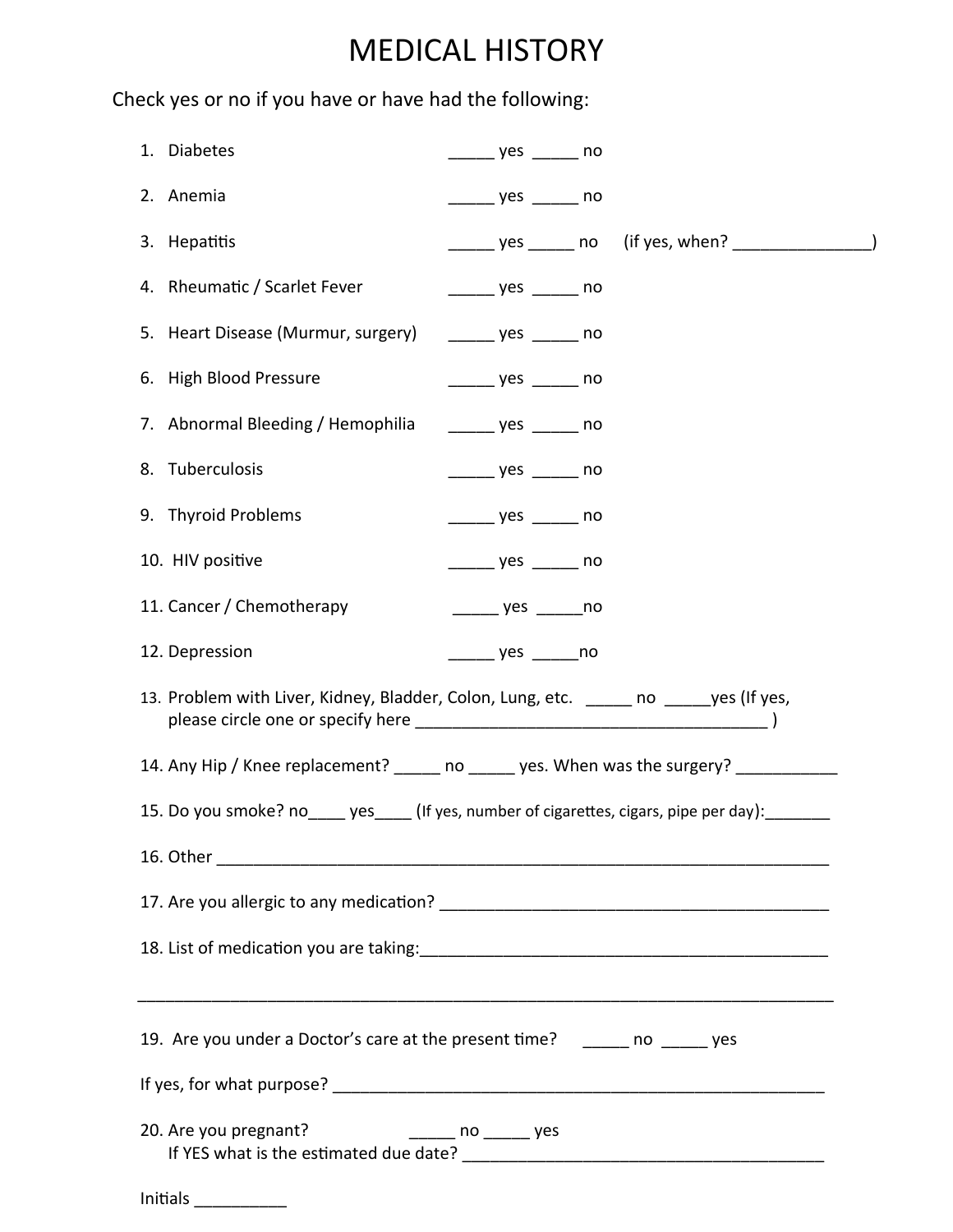### **NOTICE OF PRIVACY PRACTICES ACKNOWLEDGEMENT**

I understand that, under the Health Insurance Portability & Accountability Act of 1966 (HIPPA), I have certain rights to privacy regarding my protected health information. I understand that this information can and will be used to:

- Conduct, plan, and direct my treatment and follow-up among the multiple healthcare providers who may be involved in that treatment directly and indirectly.
- Obtain payment from third-party payers.
- Conduct normal healthcare operations such as quality assessments and physician certifications.

I have received, read, and understand your Notice of Privacy Practices containing a more complete description of the uses and disclosures of my health information. I understand that this organization has the right to change its Notice of Privacy Practices from time to time and that I may contact this organization at any time at the address above to obtain a current copy of the Notice of Private Practices.

I understand that I may request in writing that you restrict how my private information is used or disclosed to carry out treatment, payment, or health care operations. I also understand you are not required to agree to my requested restrictions, but if you do agree, then you are bound to abide by such restrictions.

| Patient Name            |  |
|-------------------------|--|
| Relationship to Patient |  |
| Signature               |  |
| Date                    |  |
|                         |  |

### **OFFICE USE ONLY**

I attempted to obtain the patient's signature in acknowledgement of this Notice of Privacy Practices Acknowledgement, but was unable to do so as documented below:

| Date: | .<br>Initials:<br>$\sim$ $\sim$ | Reason: |
|-------|---------------------------------|---------|
|       |                                 |         |